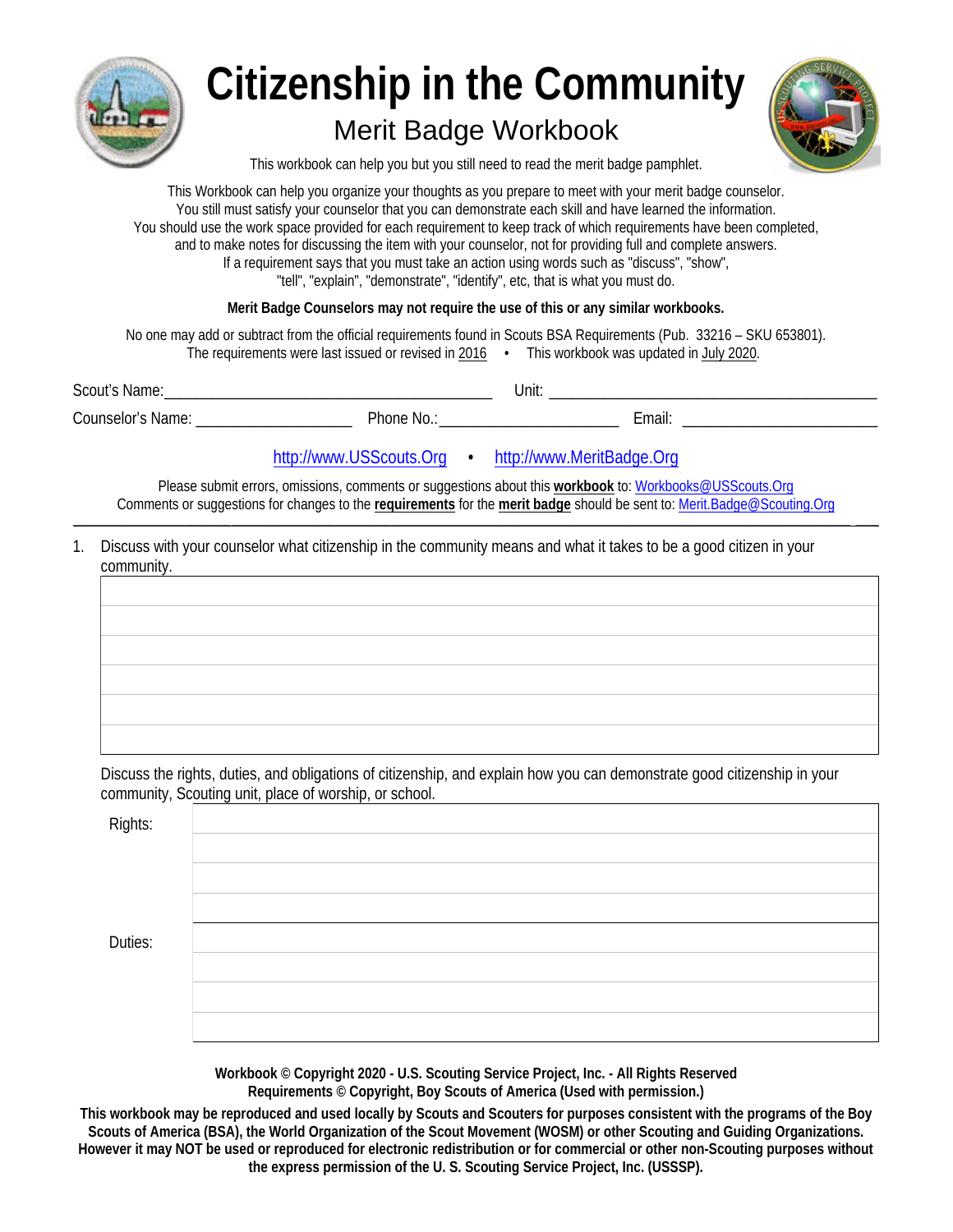Obligations:

Explain how you can demonstrate good citizenship in your community, Scouting unit, place of worship, or school.:

#### 2. Do the following:

- a. On a map of your community or using an electronic device, locate and point out the following:
	- c 1. Chief government buildings such as your city hall, county courthouse, and public works/services facilities
	- $\degree$  2. Fire station, police station, and hospital nearest your home
	- $\degree$  3. Parks, playgrounds, recreation areas, and trails
	- 4. Historical or other interesting points of interest  $\mathsf{C}^-$
- b. Chart the organization of your local or state government. Show the top offices and tell whether they are elected or appointed.

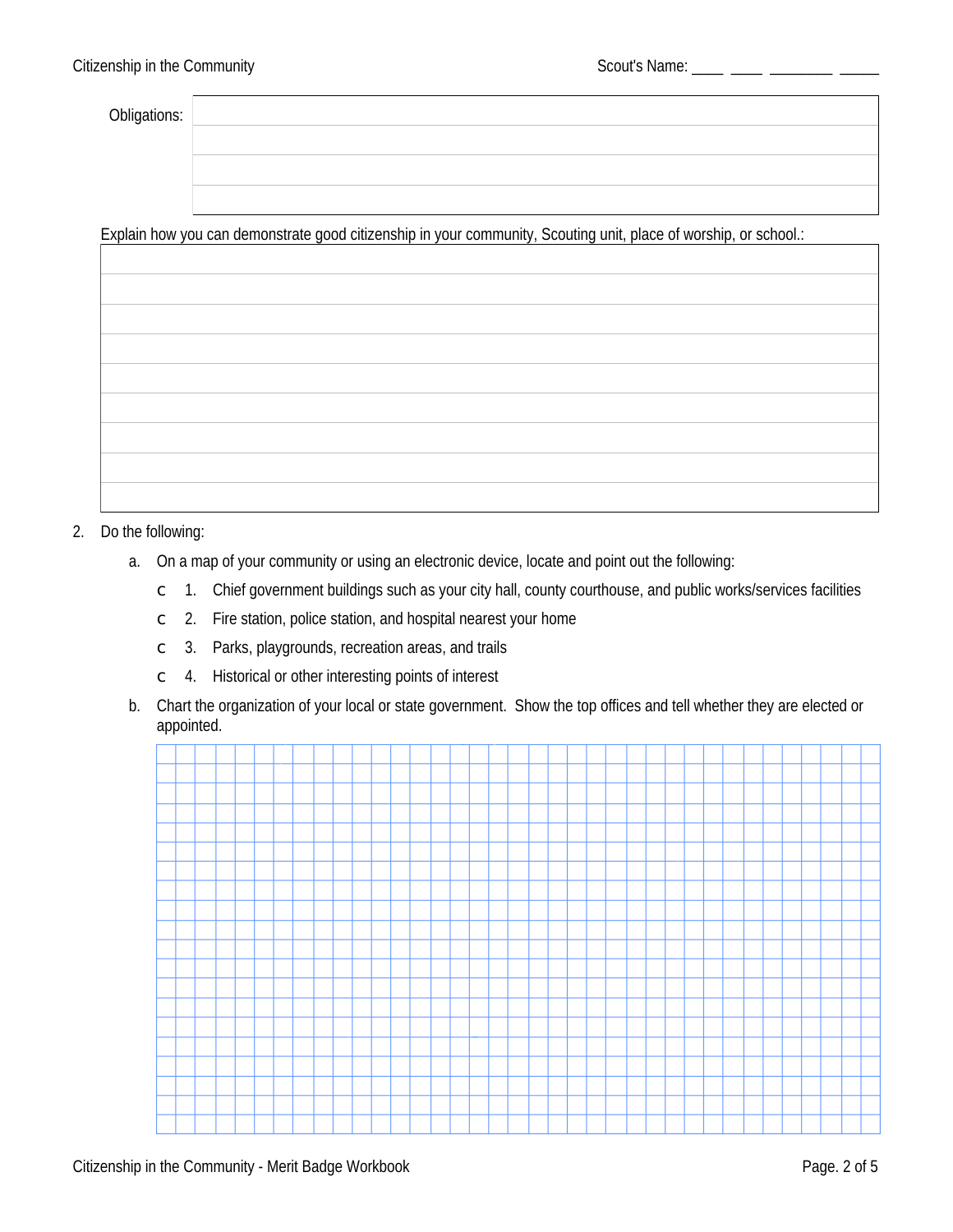#### 3. Do the following:

 $\subset$  a. Attend a meeting of your city, town, or county council or school board; OR a municipal; county, or state court session.

b. Choose one of the issues discussed at the meeting where a difference of opinions was expressed, and explain to your counselor why you agree with one opinion more than you do another one.

Issue:

| ------              |  |
|---------------------|--|
| <b>Explanation:</b> |  |
|                     |  |
|                     |  |
|                     |  |
|                     |  |
|                     |  |
|                     |  |
|                     |  |
|                     |  |

4. Choose an issue that is important to the citizens of your community, then do the following:

| Issue: |                                                                             |  |
|--------|-----------------------------------------------------------------------------|--|
| a.     | Find out which branch of local<br>government is responsible for this issue. |  |

b. c With your counselor's and a parent's approval, interview one person from the branch of government you identified in requirement 4a. Ask what is being done about this issue and how young people can help.

| Who was interviewed?          |  |
|-------------------------------|--|
| What is being done?           |  |
|                               |  |
|                               |  |
|                               |  |
|                               |  |
|                               |  |
|                               |  |
|                               |  |
| How can young people<br>help? |  |
|                               |  |
|                               |  |
|                               |  |
|                               |  |
|                               |  |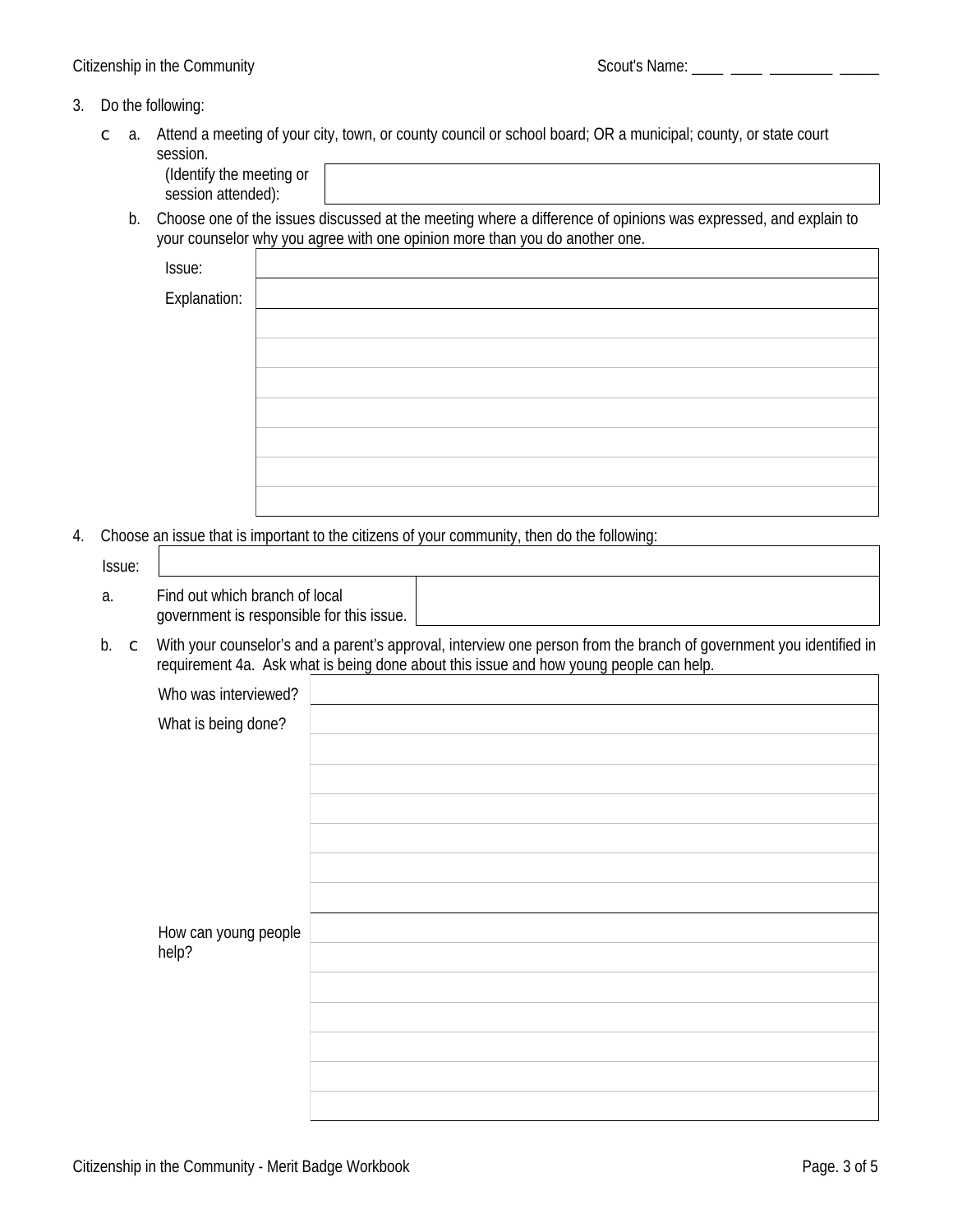- c. c Share what you have learned with your counselor.
- 5. c With the approval of your counselor and a parent, watch a movie that shows how the actions of one individual or group of individuals can have a positive effect on a community.

Movie:

Discuss with your counselor what you learned from the movie about what it means to be a valuable and concerned member of the community.

6. List some of the services (such as the library, recreation center, public transportation, and public safety) your community provides that are funded by taxpayers.

| Service | Tell your counselor why these services are important to your community. |
|---------|-------------------------------------------------------------------------|
|         |                                                                         |
|         |                                                                         |
|         |                                                                         |
|         |                                                                         |
|         |                                                                         |
|         |                                                                         |
|         |                                                                         |
|         |                                                                         |
|         |                                                                         |
|         |                                                                         |
|         |                                                                         |
|         |                                                                         |
|         |                                                                         |
|         |                                                                         |
|         |                                                                         |
|         |                                                                         |
|         |                                                                         |
|         |                                                                         |
|         |                                                                         |
|         |                                                                         |
|         |                                                                         |
|         |                                                                         |
|         |                                                                         |